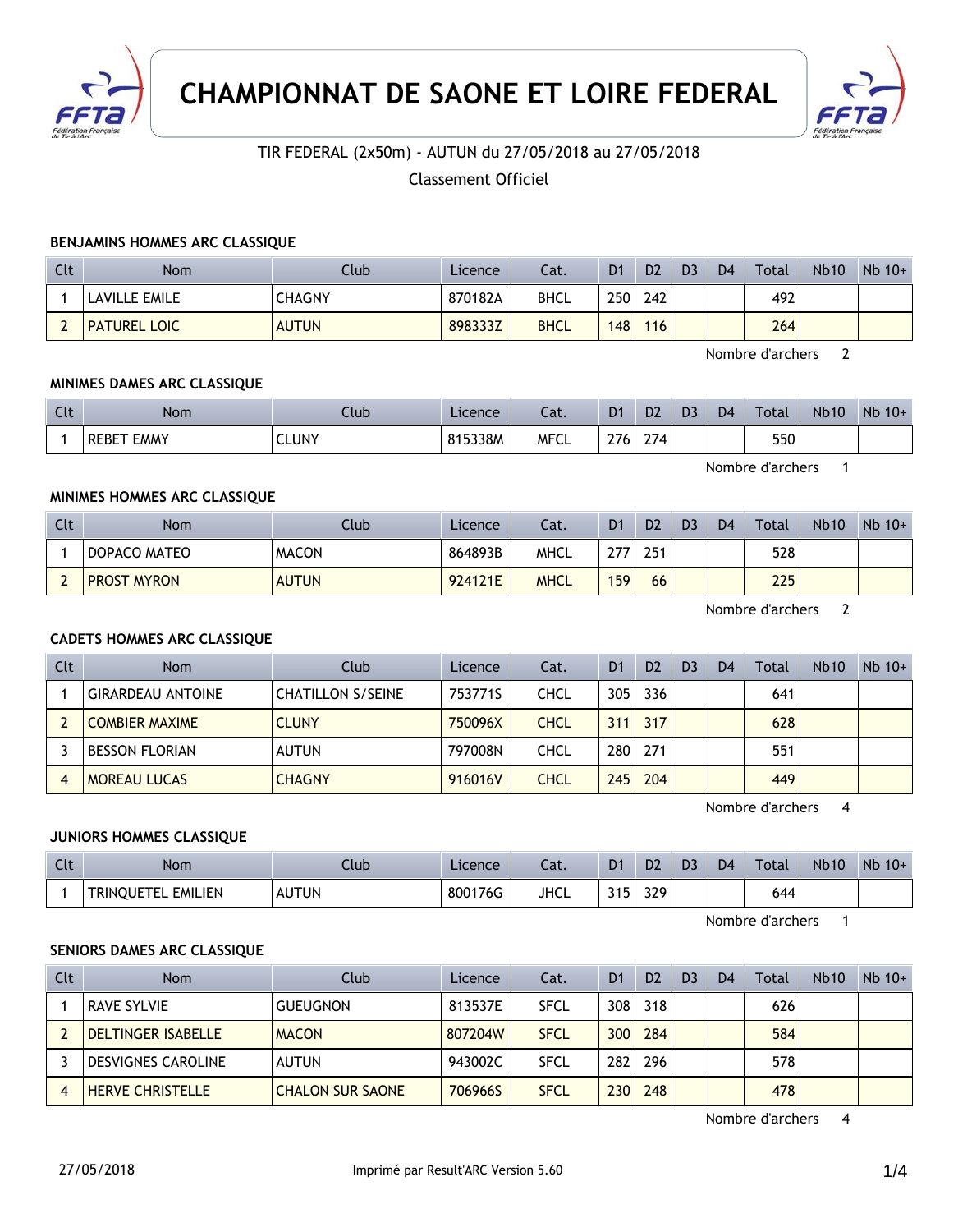### **SENIORS HOMMES ARC CLASSIQUE**

| Clt            | <b>Nom</b>               | Club                  | Licence | Cat.        | D <sub>1</sub> | D <sub>2</sub> | D <sub>3</sub> | D <sub>4</sub> | Total | Nb10 | $Nb$ 10+ |
|----------------|--------------------------|-----------------------|---------|-------------|----------------|----------------|----------------|----------------|-------|------|----------|
|                | <b>HENDRICKX CEDRIC</b>  | <b>DIJON</b>          | 799855H | <b>SHCL</b> | 323            | 314            |                |                | 637   |      |          |
| $\overline{2}$ | <b>ROIRON CHRISTOPHE</b> | <b>LOUHANS</b>        | 654503S | <b>SHCL</b> | 303            | 288            |                |                | 591   |      |          |
|                | NORMAND NICOLAS          | AUTUN                 | 691629W | <b>SHCL</b> | 277            | 311            |                |                | 588   |      |          |
| $\overline{4}$ | <b>DESVIGNES KEVIN</b>   | <b>GUEUGNON</b>       | 933457C | <b>SHCL</b> | 285            | 268            |                |                | 553   |      |          |
| 5              | <b>GOUBY ROMAIN</b>      | <b>PARAY LEMONIAL</b> | 873860Y | <b>SHCL</b> | 269            | 282            |                |                | 551   |      |          |
| 6              | <b>MINGOT BRUNO</b>      | <b>EPINAC</b>         | 857949D | <b>SHCL</b> | 288            | 249            |                |                | 537   |      |          |
|                | LEVEQUE FABIEN           | SEMUR EN AUXOIS       | 877022K | <b>SHCL</b> | 197            | 185            |                |                | 382   |      |          |

Nombre d'archers 7

## **VETERANS DAMES ARC CLASSIQUE**

| Clt | <b>Nom</b>                 | Club            | Licence | Cat.        | D <sub>1</sub> | D <sub>2</sub> | D <sub>3</sub> | D <sub>4</sub> | <b>Total</b> | <b>Nb10</b> | $Nb$ 10+ |
|-----|----------------------------|-----------------|---------|-------------|----------------|----------------|----------------|----------------|--------------|-------------|----------|
|     | <b>PRABEL MARIE-PIERRE</b> | <b>MACON</b>    | 795384Y | <b>VFCL</b> | 271            | 290            |                |                | 561          |             |          |
|     | <b>ESPINOSA JOELLE</b>     | <b>GUEUGNON</b> | 910866X | <b>VFCL</b> | 235            | 216            |                |                | 451          |             |          |

Nombre d'archers 2

## **VETERANS HOMMES ARC CLASSIQUE**

| Clt | <b>Nom</b>                 | Club                    | Licence | Cat.        | D <sub>1</sub> | D <sub>2</sub> | D <sub>3</sub> | D <sub>4</sub> | Total | <b>Nb10</b> | $Nb$ 10+ |
|-----|----------------------------|-------------------------|---------|-------------|----------------|----------------|----------------|----------------|-------|-------------|----------|
|     | <b>CHAPONNEAU PHILIPPE</b> | <b>GUEUGNON</b>         | 859018R | VHCL        | 275            | 281            |                |                | 556   |             |          |
|     | <b>HUMBLIN HERVE</b>       | <b>CHALON SUR SAONE</b> | 808857T | <b>VHCL</b> | 282            | 269            |                |                | 551   |             |          |
|     | <b>BESSON ERIC</b>         | <b>AUTUN</b>            | 843949L | VHCL        | 280            | 265            |                |                | 545   |             |          |
|     | <b>BOUCHOUX FABRICE</b>    | <b>GUEUGNON</b>         | 895265P | <b>VHCL</b> | 251            | 288            |                |                | 539   |             |          |
|     | SIPION JEAN MARC           | <b>PARAY LEMONIAL</b>   | 942070P | VHCL        | 249            | 251            |                |                | 500   |             |          |

Nombre d'archers 5

## **SUPER VETERANS DAMES ARC CLASSIQUE**

| Clt | Nom                       | ⊺lub ∶                  | Licence | Cat.  | D <sub>1</sub> | D <sub>2</sub> | D <sub>3</sub> | D <sub>4</sub> | Total | <b>Nb10</b> | $Nb$ 10+ |
|-----|---------------------------|-------------------------|---------|-------|----------------|----------------|----------------|----------------|-------|-------------|----------|
|     | BRUNEAU BENEDICTE         | <b>CHALON SUR SAONE</b> | 385670G | SVFCL | 288            | 298            |                |                | 586   |             |          |
|     | <b>CHAPLIN MARIE LINE</b> | <b>CHALON SUR SAONE</b> | 655537R | SVFCL | 293            | 262            |                |                | 555   |             |          |

Nombre d'archers 2

## **SUPER VETERANS HOMMES ARC CLASSIQUE**

| Clt | Nom                    | Club                    | Licence | Cat.         | D1  | D <sub>2</sub> | D <sub>3</sub> | D <sub>4</sub> | Total | <b>Nb10</b> | $Nb$ 10+ |
|-----|------------------------|-------------------------|---------|--------------|-----|----------------|----------------|----------------|-------|-------------|----------|
|     | MATHIEU ALAIN          | MONTCEAU LES MINES      | 005085C | <b>SVHCL</b> | 285 | 283            |                |                | 568   |             |          |
|     | <b>BOIS JEAN LUC</b>   | <b>CHALON SUR SAONE</b> | 394929W | <b>SVHCL</b> | 287 | 273            |                |                | 560   |             |          |
|     | DI DOMIZIO FRANCK      | <b>GUEUGNON</b>         | 207439C | <b>SVHCL</b> | 274 | 272            |                |                | 546   |             |          |
|     | <b>CAVALIER LIONEL</b> | <b>PARAY LEMONIAL</b>   | 942072S | <b>SVHCL</b> | 207 | 235            |                |                | 442   |             |          |

Nombre d'archers 4

## **CADETS HOMMES ARC A POULIES**

| $\sim$<br>しいし | Nom                     | Club               | Licence | - 1<br>cal. | D <sub>1</sub> | D <sub>2</sub> | D | D <sub>4</sub> | <b>Total</b> | <b>Nb10</b> | Nb<br>$10+$ |
|---------------|-------------------------|--------------------|---------|-------------|----------------|----------------|---|----------------|--------------|-------------|-------------|
|               | : BENOIT<br>VIL<br>IFR. | <b>AUTUN</b><br>AU | 801902H | снсс        | 280            | 290            |   |                | 570          |             |             |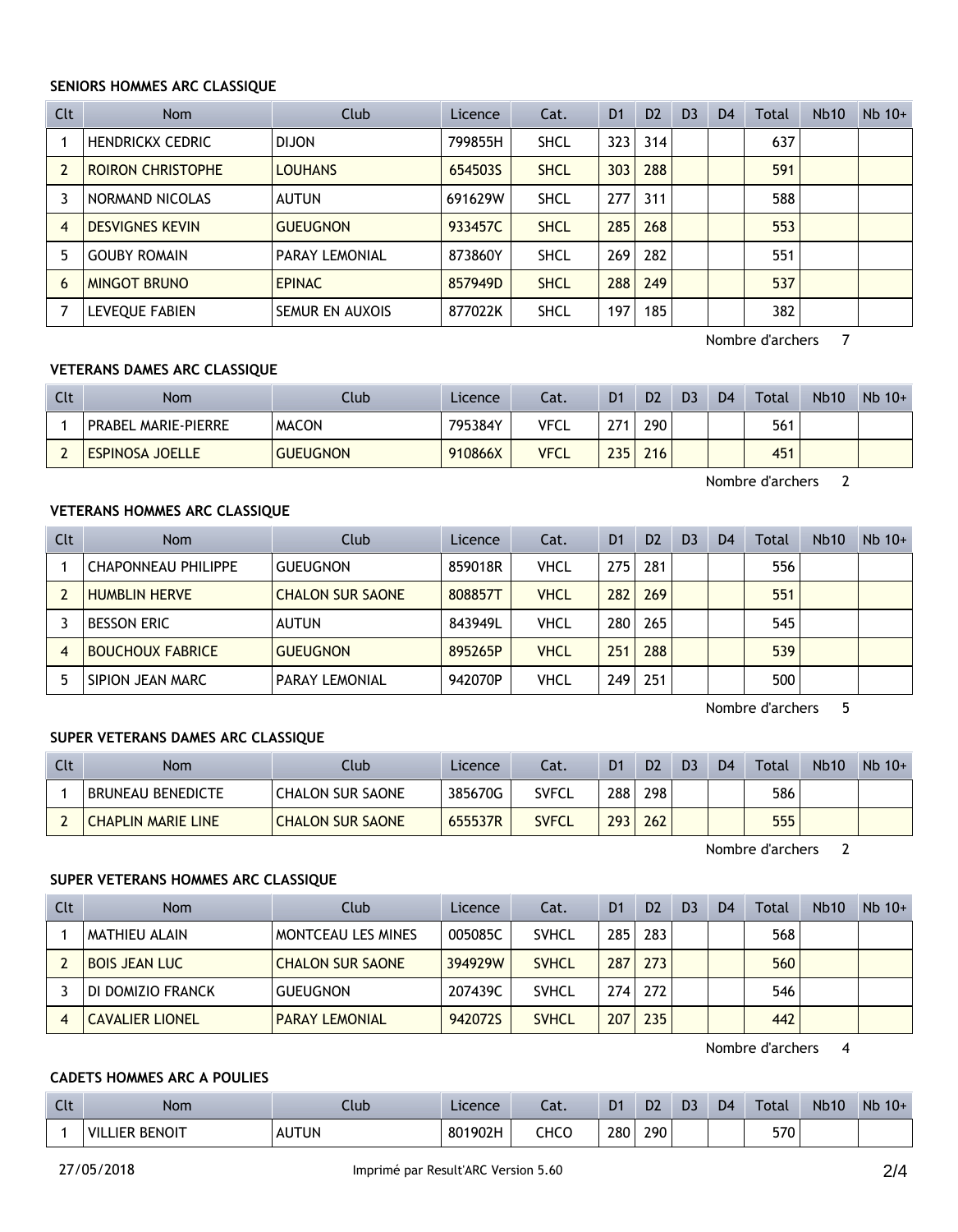### **JUNIORS HOMMES ARC A POULIES**

| Clt | <b>Nom</b>                | Club   | Licence | - 1<br>cal. | D <sub>1</sub> | D <sub>2</sub> | D <sub>3</sub> | D <sub>4</sub> | Total | <b>Nb10</b> | Nb<br>$10+$ |
|-----|---------------------------|--------|---------|-------------|----------------|----------------|----------------|----------------|-------|-------------|-------------|
|     | <b>SAMUEL</b><br>SACONNET | CHAGNY | 702826S | <b>JHCC</b> | 307            | 286            |                |                | 593   |             |             |

Nombre d'archers 1

## **SENIORS DAMES ARC A POULIES**

| Clt | <b>Nom</b>              | Club                  | Licence | Cat.        | D <sub>1</sub> | D <sub>2</sub> | D <sub>3</sub> | D <sub>4</sub> | <b>Total</b> | <b>Nb10</b> | $Nb$ 10+ |
|-----|-------------------------|-----------------------|---------|-------------|----------------|----------------|----------------|----------------|--------------|-------------|----------|
|     | <b>HENDRICKX FANNY</b>  | <b>DIJON</b>          | 806078X | <b>SFCO</b> | 340            | 353            |                |                | 693          |             |          |
|     | <b>BAROIN NATHALIE</b>  | <b>MEURSAULT</b>      | 807969C | <b>SFCO</b> | 334            | 335            |                |                | 669          |             |          |
|     | <b>BATTAULT VALERIE</b> | MEURSAULT             | 662603W | <b>SFCO</b> | 317            | 323            |                |                | 640          |             |          |
| 4   | <b>LOUVETON VALERIE</b> | <b>PARAY LEMONIAL</b> | 406141H | <b>SFCO</b> | 317            | 312            |                |                | 629          |             |          |
|     | SOUVIGNY SARA           | <b>GUEUGNON</b>       | 803091A | <b>SFCO</b> | 303            | 308            |                |                | 611          |             |          |

Nombre d'archers 5

# **SENIORS HOMMES ARC A POULIES**

| Clt | <b>Nom</b>             | Club         | Licence | Cat.        | D <sub>1</sub> | D <sub>2</sub> | D <sub>3</sub> | D <sub>4</sub> | Total | <b>Nb10</b> | $Nb$ 10+ |
|-----|------------------------|--------------|---------|-------------|----------------|----------------|----------------|----------------|-------|-------------|----------|
|     | <b>BUIRON ROMAIN</b>   | <b>MACON</b> | 802860Z | <b>SHCO</b> | 349            | 353            |                |                | 702   | 55          | 22       |
|     | <b>BOURGAIN THOMAS</b> | <b>AUTUN</b> | 441599Z | <b>SHCO</b> | 349            | 353            |                |                | 702   | 54          | 21       |
|     | BERGERET ALEXANDRE     | <b>AUTUN</b> | 412160A | <b>SHCO</b> | 347            | 347            |                |                | 694   |             |          |
| 4   | <b>BESSON ROMAIN</b>   | <b>AUTUN</b> | 843957V | <b>SHCO</b> | 334            | 336            |                |                | 670   |             |          |

Nombre d'archers 4

### **VETERANS HOMMES ARC A POULIES**

| Clt | Nom                      | Club          | Licence | Cat.        | D1  | D <sub>2</sub> | D <sub>3</sub> | D <sub>4</sub> | Total | <b>Nb10</b> | $Nb$ 10+ |
|-----|--------------------------|---------------|---------|-------------|-----|----------------|----------------|----------------|-------|-------------|----------|
|     | <b>BAILLY JOCELYN</b>    | MEURSAULT     | 887037W | VHCO        | 329 | 330            |                |                | 659   |             |          |
|     | <b>PRABEL THIERRY</b>    | <b>MACON</b>  | 800040J | <b>VHCO</b> | 324 | 322            |                |                | 646   |             |          |
|     | <b>MAGNIEN DOMINIQUE</b> | <b>EPINAC</b> | 441388V | <b>VHCO</b> | 324 | 321            |                |                | 645   |             |          |

Nombre d'archers 3

## **SUPER VETERANS DAMES ARC A POULIES**

| C14<br>$\sim$ | Nom                         | Ilub   | Licence | Lat.         | D <sub>1</sub> | D <sub>2</sub> | D <sub>3</sub> | D <sub>4</sub> | <b>Total</b> | <b>Nb10</b> | <b>Nb</b><br>$10+$ |
|---------------|-----------------------------|--------|---------|--------------|----------------|----------------|----------------|----------------|--------------|-------------|--------------------|
|               | <b>STEMPHELET</b><br>MYRIAM | CHAGNY | 205108U | <b>SVFCO</b> | 282            | 300            |                |                | 582          |             |                    |

Nombre d'archers 1

### **SUPER VETERANS HOMMES ARC A POULIES**

| Clt | Nom                 | Club                   | Licence | Cat.         | D <sub>1</sub> | D <sub>2</sub> | D <sub>3</sub> | D <sub>4</sub> | Total | <b>Nb10</b> | $Nb$ 10+ |
|-----|---------------------|------------------------|---------|--------------|----------------|----------------|----------------|----------------|-------|-------------|----------|
|     | ACHTERMANN WOLFGANG | MEURSAULT              | 740847U | <b>SVHCO</b> | 337            | 339            |                |                | 676   |             |          |
|     | GOYOT JEAN-LOUIS    | <b>SEMUR EN AUXOIS</b> | 831442S | <b>SVHCO</b> | 324            | 326            |                |                | 650   |             |          |
|     | GAINOT GILLES       | <b>MACON</b>           | 305423G | <b>SVHCO</b> | 280            | 283            |                |                | 563   |             |          |

Nombre d'archers 3